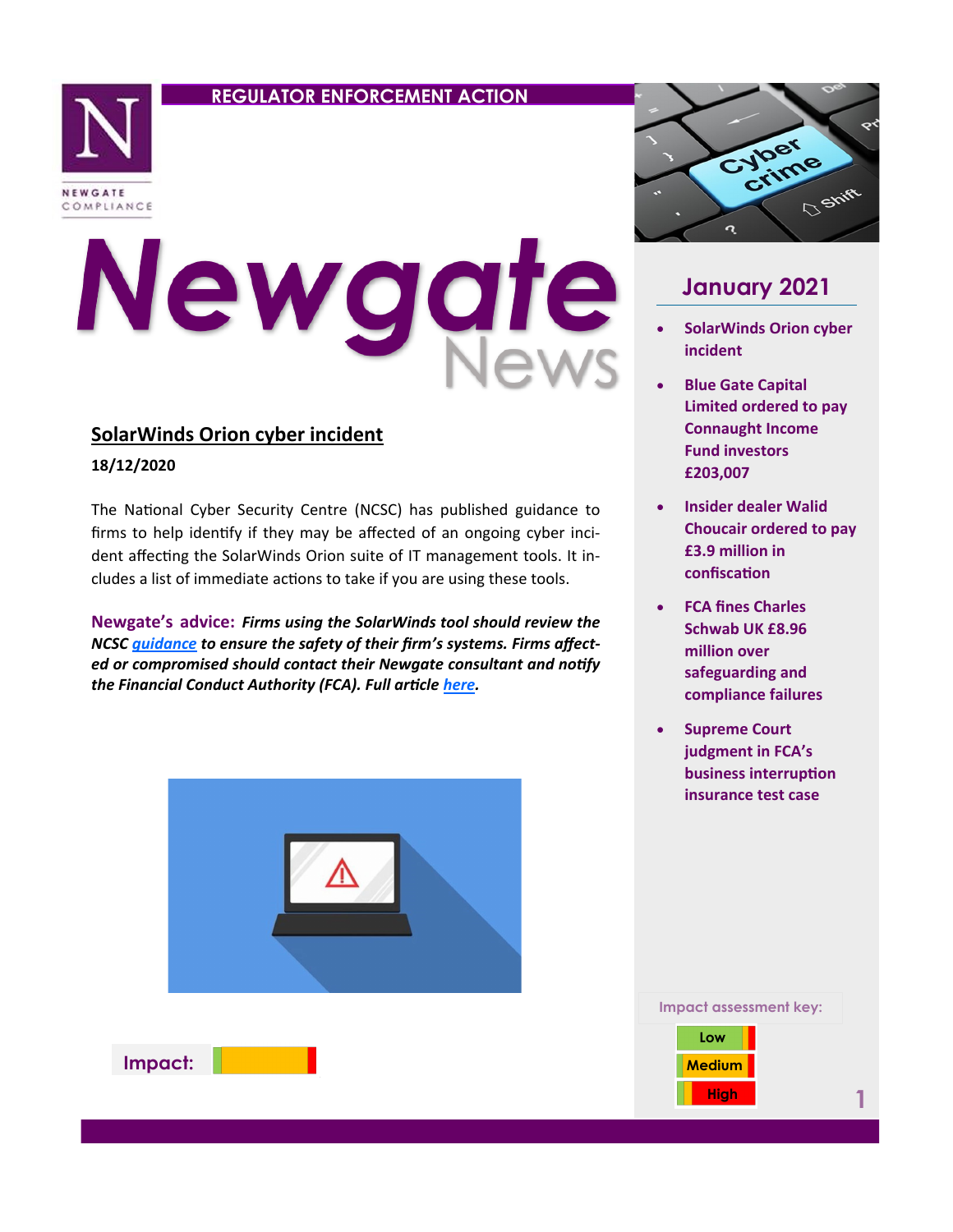## **Blue Gate Capital Limited ordered to pay Connaught Income Fund investors £203,007**

### **18/12/2020**

The Fund, formerly known as the Guaranteed Low Risk Income Fund Series 1, was an unregulated collective investment scheme (UCIS) which commenced operation in March 2008. The Fund provided short term bridging finance to commercial operators in the UK property market. Blue Gate took over as Operator of the Fund from Capita Financial Managers Limited (CFM) on the  $25<sup>th of</sup> September 2009$ and remained as Operator until the Fund's compulsory liquidation on the 3<sup>rd</sup> of December 2012.

The Financial Conduct Authority (FCA) found that it had breached Principle 2 of the FCA's Principles for Businesses because it failed to conduct adequate due diligence on the Fund prior to taking it on, failed to investigate serious issues with the Fund of which it was aware and failed, throughout its tenure as Operator, to establish that the Fund was operating as it was supposed to. The FCA also found that Blue Gate had breached Principle 7 of the Principles because it failed to communicate with the Fund's investors in a way that was clear, fair, and not misleading.

The FCA has publicly censured Blue Gate and demanded a restitution fee of £203,007 to the investors in the Fund which reflects the profits earned by Blue Gate as Operator of the Fund.

For more information on this case, including the FCA action against CFM in 2017 click [here.](https://www.fca.org.uk/news/press-releases/capita-financial-managers-pay-66-million-benefit-investors-connaught-income-fund-series-1) 



**Newgate's advice:** *Firms are reminded of the importance of adhering to Principle 2 (A [firm](https://www.handbook.fca.org.uk/handbook/glossary/G430.html) must conduct its business with due skill, care and diligence) and Principle 7 (A [firm](https://www.handbook.fca.org.uk/handbook/glossary/G430.html) must pay due regard to the information needs of its [clients,](https://www.handbook.fca.org.uk/handbook/glossary/G156.html) and communicate information to them in a way which is clear, fair and not misleading). Proper due diligence must be taken before a Fund can operate and sufficient monitoring and oversight must be maintained thereafter. Firms should also ensure that communications and marketing material are always fair, clear, and not misleading. Please contact your Newgate consultant if you would like to discuss the specifics of this FCA action further. Full article [here.](https://www.fca.org.uk/news/press-releases/blue-gate-capital-limited-ordered-pay-connaught-investors)*

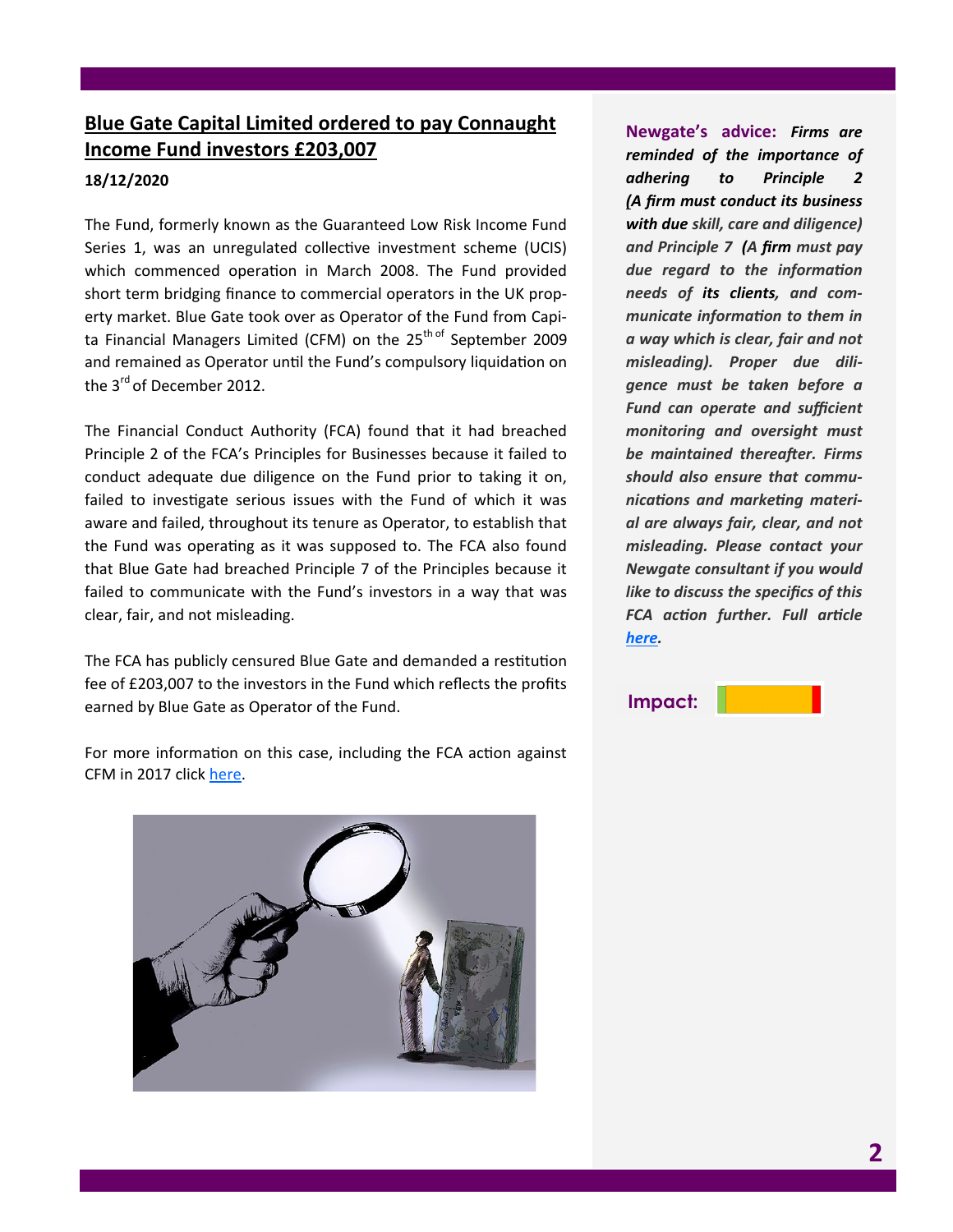## **Supreme Court judgment in FCA's business interruption insurance test case**

#### **15/01/2021**

The Newgate Newsletter publications has been tracking the developments of the business interruption insurance test case, spearheaded by the Financial Conduct Authority (FCA), and led by a team of legal experts at Herbert Smith Freehills.

#### Overview of the test case

Many policyholders whose businesses were affected by the Coronavirus pandemic suffered significant losses, resulting in many claims under business interruption (BI) policies. In some cases, insurers have accepted liability under disease clauses. In others, insurers have disputed liability while policyholders considered that they had cover leading to widespread concern about the lack of clarity and certainty.

The FCA's test case aimed to clarify key issues of contractual uncertainty for as many policyholders and insurers as possible. The FCA selected a representative sample of 21 types of policy issued by eight insurers.

For more information on the test case, see Newgate Newsletters June and October 2020 which can be located on our website http:// newgatecompliance.com/newgate-news

#### Judgment

The High Court judgment last September said that most of the disease clauses and certain prevention access clauses provide cover and that the pandemic and the Government and public response caused the business interruption losses. The six insurers appealed those conclusions for 11 of the policy types, but the Supreme Court has dismissed those appeals, for different reasons from those of the High Court.

On the FCA's appeal, the Supreme Court ruled that cover may be available for partial closure of premises (as well as full closure) and for mandatory closure orders that were not legally binding; that valid claims should not be reduced because the loss would have resulted in any event from the pandemic; and that two additional policy types from insurer QBE provide cover. More policyholders will thus have valid claims and some pay-outs will be higher.

**Newgate's advice:** *The FCA will publish a set of Q&As for policyholders to assist them and their advisers in understanding the test case. A dedicated page for all information related to the test case and next steps can be found [here.](https://www.fca.org.uk/firms/business-interruption-insurance)*

## **Impact:**